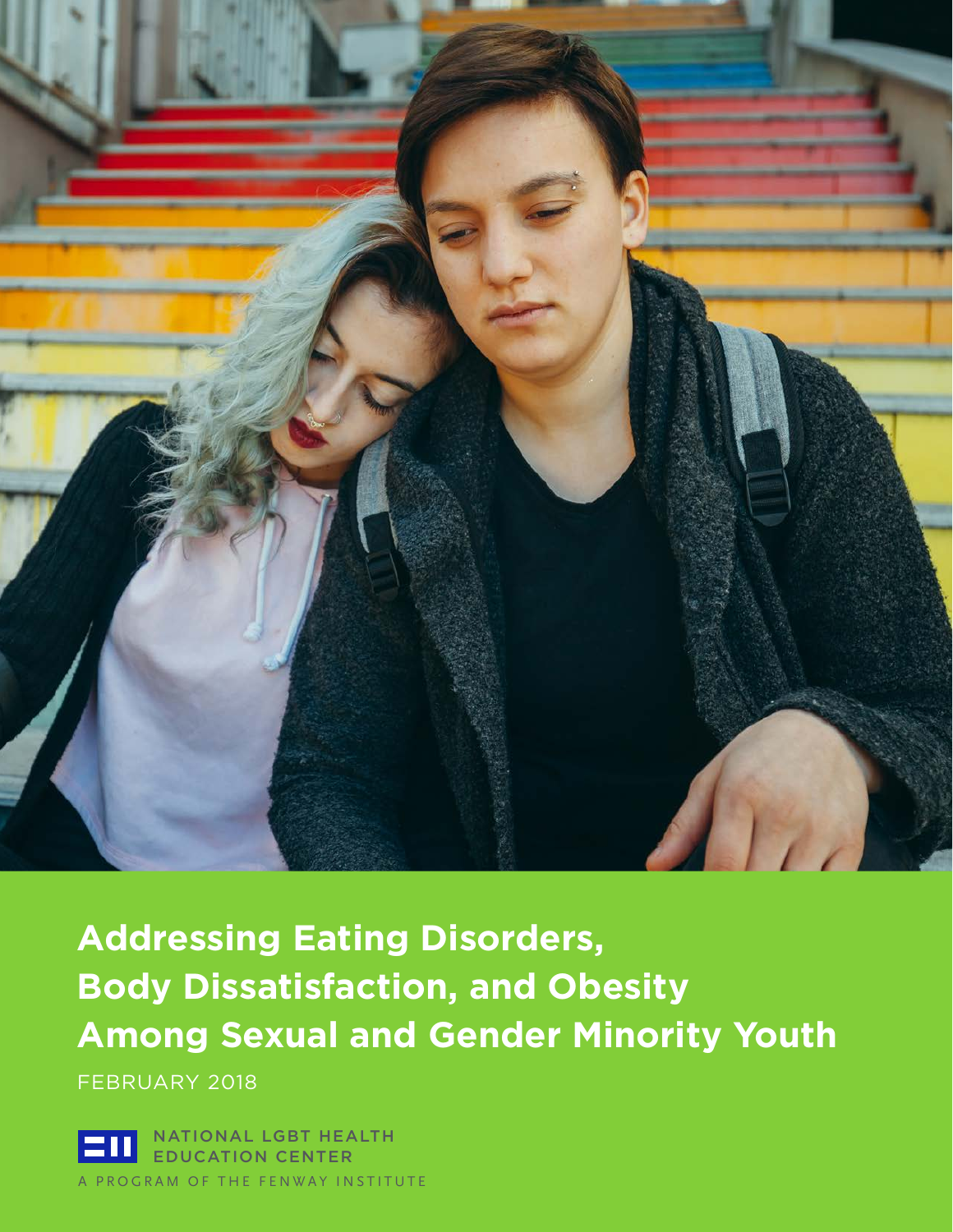### **Introduction**

Sexual and gender minority (SGM) people experience higher rates of eating disorders, body dissatisfaction, and obesity compared to the general population.<sup>1-6</sup> In this clinical brief, primary care and behavioral health providers will discover how these issues manifest in different subgroups of SGM adolescents and young adults, and will learn ways to address these conditions using affirming and effective treatments.

#### *Who are Sexual and Gender Minority Youth? A Note on Terminology*

Recent research (and a quick scan of social media) indicates that an increasing number of young people no longer identify with traditional binary identities like straight and gay, or male and female. Although some youth still use the terms *lesbian, gay,* and *bisexual,* to describe their sexual orientation, others use more gender-inclusive terms, like *queer* and *pansexual.* Likewise, some youth do not identify as exclusively male or female, and may use terms like *genderqueer* or *non-binary* to describe their gender identity. For these reasons, this publication uses the term *sexual minorities* to refer to youth who are attracted to people of the same gender or more than one gender, and *gender minorities* to refer to people whose gender identity is different than the sex assigned to them at birth. The resources listed at the end of this publication offer more information on these terms and concepts.

#### **Discrimination, Stigma, and Minority Stress**

Disparities in body image, weight, and eating disorders among SGM youth can best be understood within the framework of minority stress. This framework explains how daily experiences of stigma, discrimination, and victimization create stressors that significantly impact behavioral and physical health.<sup>7-10</sup> Among SGM populations, these experiences can begin at a very early age. For example, some SGM children receive intense pressure from their families to conform to traditional gender norms in their choice of clothing, toys, etc. Others conceal their identities to avoid rejection. As adolescents, many SGM youth are either forced out of their homes, or choose to leave because of family intolerance, which is why an alarmingly high number of SGM youth are homeless.<sup>7,11,12</sup>

Schools present challenges for SGM youth as well. Even though bullying is present among all school-age children, bullying and marginalization of SGM youth are disproportionately greater.<sup>9,13</sup> Gender-specific school restrooms can be a traumatic stressor for SGM youth because they may experience harassment while using restrooms that align with their gender identity. Many GM youth will forego eating or drinking so as not to be tempted to use the restroom.<sup>14</sup> The need to continuously manage these and other ongoing stressors can lead to the development of behavioral health issues, including non-adaptive coping behaviors like substance use, sexual risk-taking, and disordered eating, weight and shape control, and body dysmorphia.<sup>6,8,15</sup>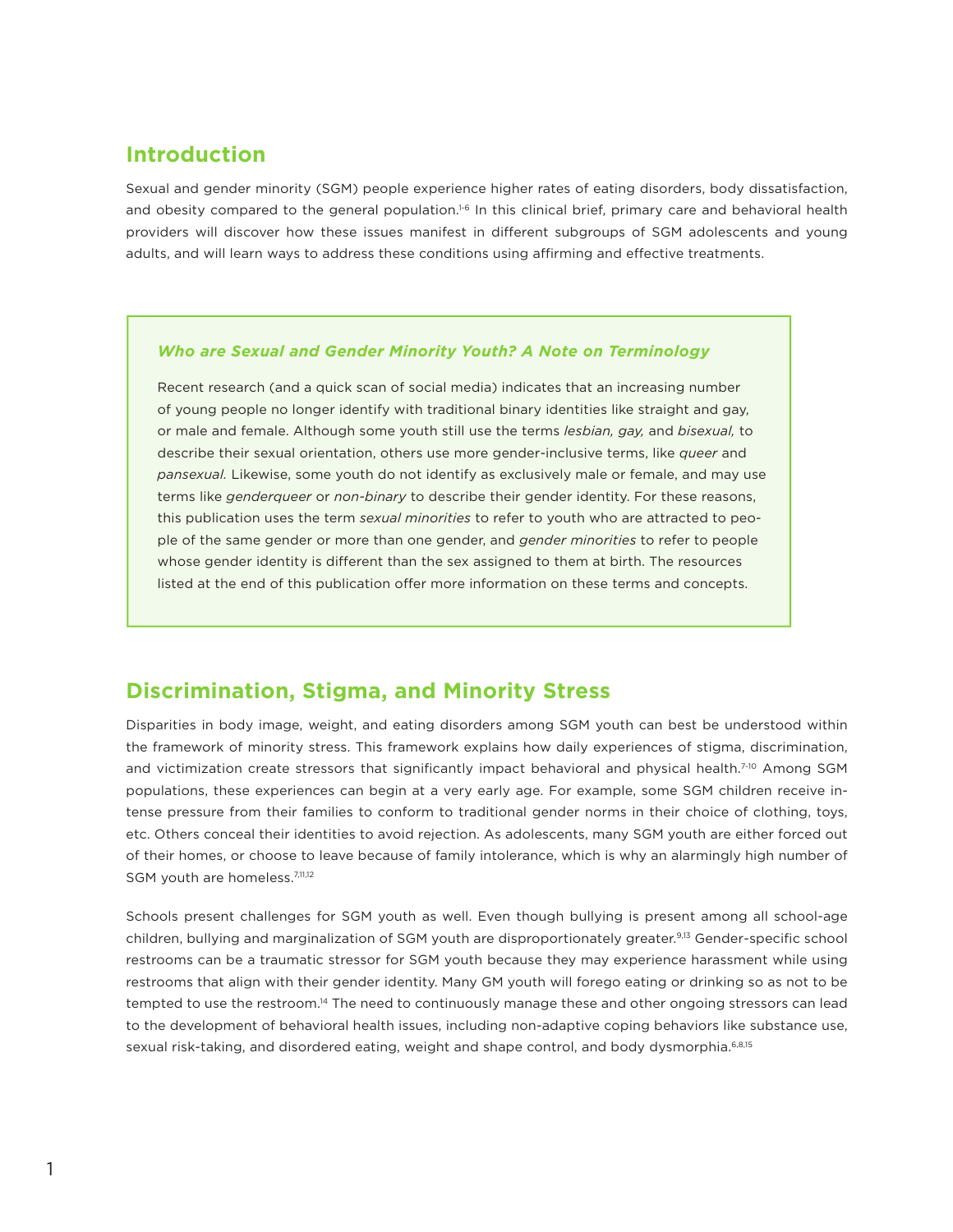

### **Sexual Minority Male Youth**

Eating disorders are characterized by persistent and extreme disturbances in eating-related behaviors. Some of the most common eating disorders are anorexia nervosa, bulimia nervosa, and binge-eating But while eating disorders in females are readily explored and documented, those in males usually remain undiagnosed.16,18 Body dysmorphic disorder (BDD) involves intrusive and distressing preoccupation with a self-perceived physical flaw that is not apparent to others. BDD is not classified as an eating disorder are often inter-related, because the perceived body flaw for these young men often involves musculature, body shape, and/or weight. For example, SM males are more likely to perceive themselves as overweight despite being of healthy weight or underweight.<sup>20,21</sup> Among SM males, dissatisfaction with one's body predicts elevated depressive symptoms, lower sexual self-efficacy, and elevated sexual anxiety.

For some, achieving a highly muscular body is a way of counteracting the stereotype that gay men are weak and feminine. SM males may binge on high protein foods, practice excess dieting, and use diet pills and laxatives to achieve what society deems an ideal body for a male. This goal can sometimes lead to misuse of anabolic steroids, with extremely dangerous side effects.<sup>1,16</sup>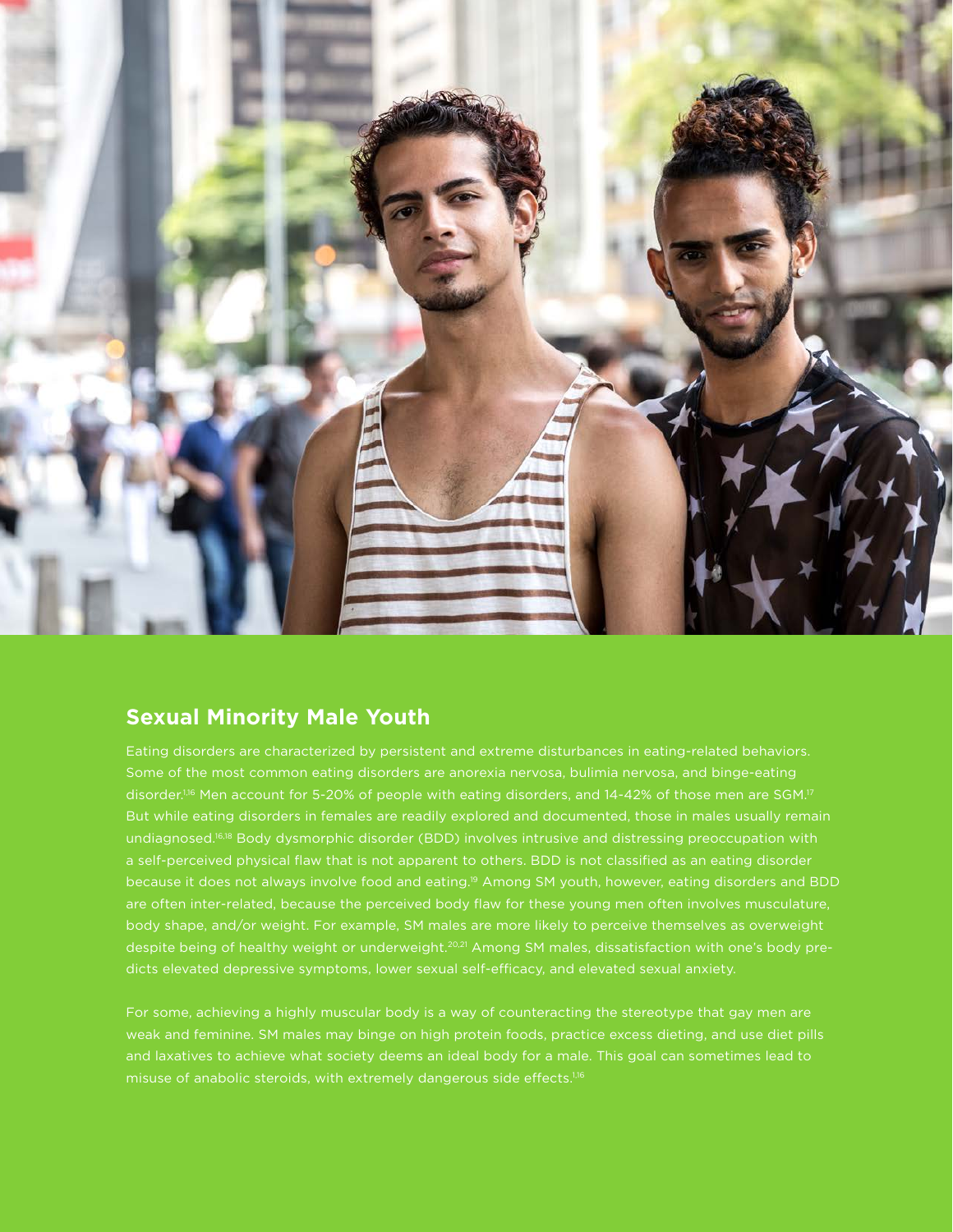

### **Sexual Minority Female Youth**

According to the CDC, about 17% of children and adolescents are obese in the United States. Obesity disproportionally affects children who are African American and Hispanic (20% and 22% prevalence respectively).<sup>22</sup> Overall, SM females are more likely to be overweight or obese than non-SM females.<sup>2,3,23</sup> Interestingly, SM women may see themselves as being of a healthy weight even when they are overweight or obese.<sup>15,23</sup> Contrary to social norms in the gay male community, lesbian communities may be more accepting of overweight bodies, and tend to focus less on traditional models of physical attractiveness<sup>24</sup>; some lesbian-identified females are extremely averse to cultural and societal female physical standards.23 Still, SM adolescent girls may have 3-4 times the odds of engaging in excessive weight-control behaviors, such as binging and using diet pills, compared to non-SM girls.<sup>25</sup> One study attributed binge eating to obesity in the SM female population.23 Unhealthy food choice, lack of exercise, and binge eating among SM females are recognized as maladaptive coping mechanisms for societal discrimination and subsequent depression.<sup>15</sup> The cycle of binge eating and depression is often compounded by social isolation, suppression of sexual identity, and internalized homophobia.6

#### **Gender Minority Youth**

GM youth are more likely to be dissatisfied with their bodies compared to their non-GM peers.<sup>5</sup> Body dissatisfaction appears to be related not only to body parts that do not align with gender identity, but also to overall shape and weight. In response to dissatisfaction with their bodies and to societal disapproval of their gender nonconformity, some GM youth engage in disordered eating.<sup>26</sup> Treating younger GMs with gonadotropin-releasing hormone agonists to suppress puberty, and then providing them with gender-affirming medical interventions in later adolescence, may increase body satisfaction and decrease eating disorders and depression.26-28 However, pubertal suppression can initially create body dissatisfaction for GM youth who are bothered by looking younger than their peers.<sup>27</sup>

Clinicians have observed that GM patients tend to gain weight after receiving gender-affirming hormone treatment. Nearly half of the transmasculine population may be obese.<sup>29</sup> In a study of GM college students, GM students were found to be less likely to meet recommendations for strenuous physical activity and screen time compared to non-GM students.<sup>30</sup>





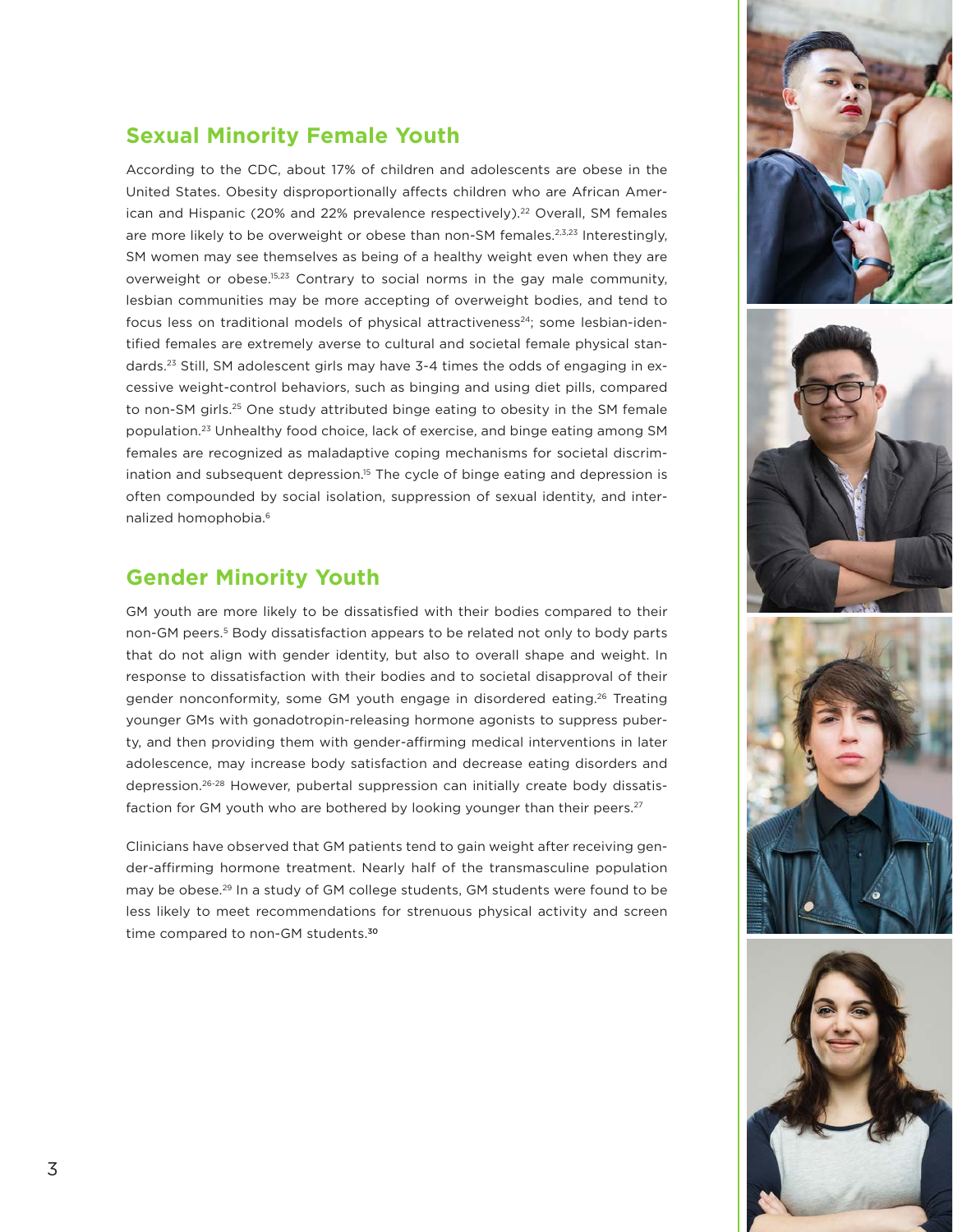







# **How Health Center Providers Can Support SGM Youth**

Early intervention in treating body image and eating disorders in adolescents is essential. By addressing these issues during high school or earlier, clinicians can help prevent downstream adverse effects on growth, bone density, and reproductive function.<sup>20</sup> Although treatment for SGM youth does not differ from other populations in terms of using the best available evidence-informed tools and techniques, clinicians will need to attend to the unique SGM-related stressors and sociocultural factors that amplify risk for eating, weight-related, and body image-related disorders.6 In addition, clinical environments that foster a welcoming, inclusive space for all SGM people will increase the likelihood that these youth will feel safe sharing personal information with their providers. For example, it is important to train all health center staff, including non-clinical staff, to communicate respectfully and effectively with SGM people. Having educational brochures and imagery that reflect a diversity of sexual orientations and gender identities, and designating certain restrooms as 'all gender' or offering single-stall restrooms are also important. See the Resources section below to access information on how to achieve a more welcoming and affirming health care environment.

### **Screening**

General questions that explore a patient's attitudes toward shape, weight, and dieting can be used to begin screening for an eating or other weight- and shape-related disorder. For example:

- How satisfied are you with your weight and shape?
- How often do you try to lose or gain weight?
- How often have you been dieting?
- What other sorts of methods do you use to lose weight?<sup>31</sup>

Depending on the patient's answers to these questions, the provider can then probe with more specific questions about behavioral patterns associated with eating. For example:

- Have you ever lost a lot of weight and weighed less than other people thought you should weigh?
- Have you had eating binges where you eat a large amount of food in a short period of time?
- Do you ever feel out of control when eating?
- Have you ever vomited to lose weight or to get rid of food that you have eaten?
- What other sorts of methods have you used to lose weight or to get rid of food?<sup>31</sup>

As for assessing risk for obesity, providers can use standard body mass index tools to determine if intervention is needed.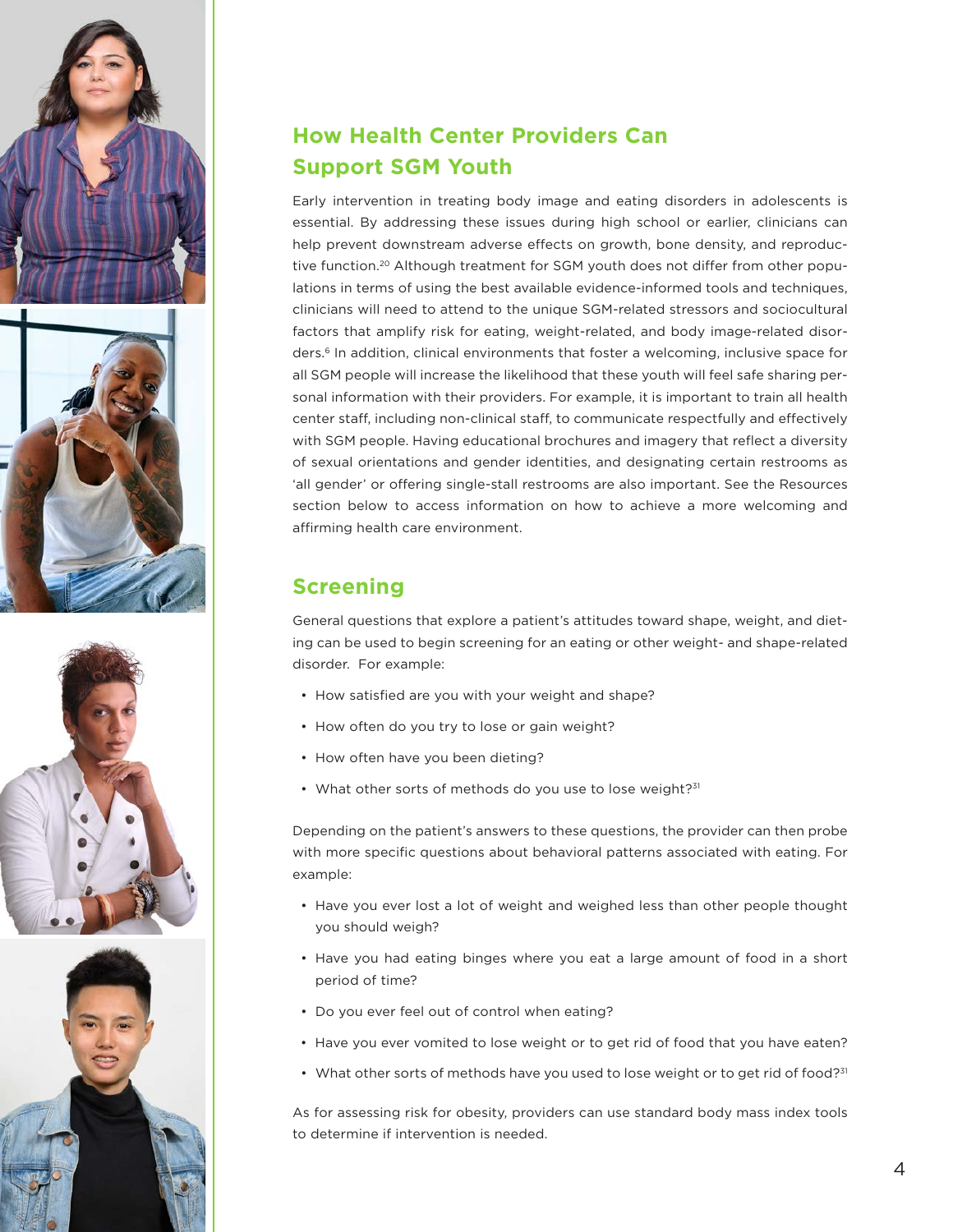#### **In Primary Care**

Primary care providers can ask SGM youth about eating behaviors and body image satisfaction as part of their routine histories, referring patients to SGM-inclusive behavioral health specialists as needed. HIV care providers may also want to include screening for eating and other weight control disorders as part of their programs for SGM youth. To address obesity and weight control, SM female youth may need tailored interventions that involve treatment for binge eating, and that encompass lesbian community norms about appearance. When delivering messages about weight loss or gain to GM patients, providers should frame it in a way that is sensitive to and affirms a patient's gender expression. GM youth may especially need more targeted interventions to alleviate high levels of stress related to transgender discrimination.

### **In Behavioral Health Care**

Table 1 presents evidence-based therapies that can be used by behavioral health providers to treat eating and body image disorders. For more on these and other treatments and methodologies, visit the Substance Abuse and Mental Health Services Administration (SAMHSA) Behavioral Health Treatments and Services website: www.samhsa.gov/treatment/mental-disorders/eating-disorders.

Blashill, et al. 2017<sup>32</sup> designed a cognitive behavioral therapy intervention specifically for improving body image and self-care (CBT-BISC) in HIV-infected SM men. A controlled trial of this 12-session, manualized intervention showed preliminary efficacy in improving body image and HIV medication adherence after 3 and 6 months.

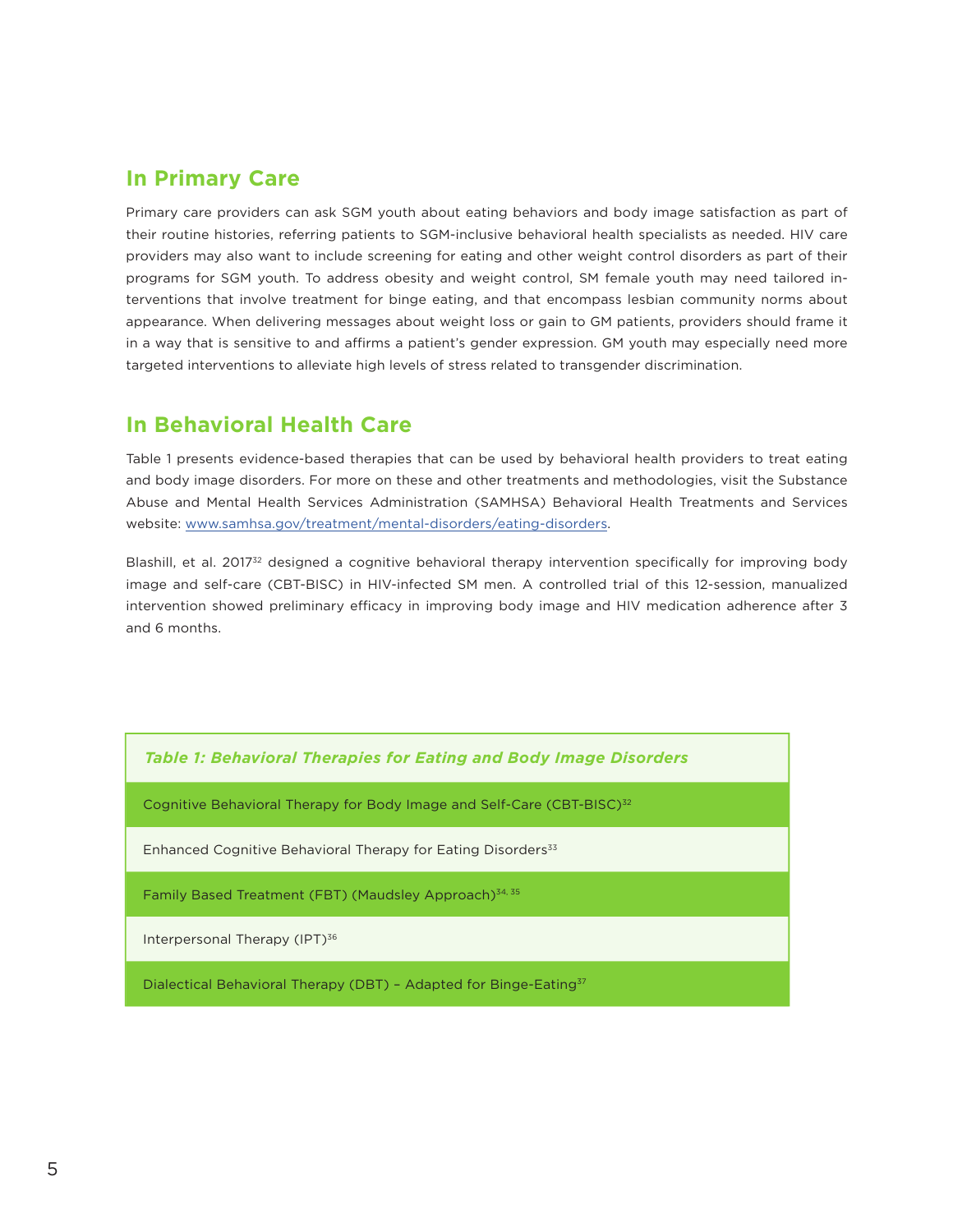# **Minority Stress Treatment Principles for Behavioral Health Providers**

To effectively engage SGM patients in treatment, behavioral health providers should consider ways to use a minority stress framework. The following treatment principles were developed by J.E. Pachankis, 2014,<sup>38</sup> to support providers in caring for SGM people:

- Acknowledge and normalize the adverse impact of sexual and gender minority stress
- Facilitate emotional awareness, regulation, and acceptance
- Empower assertive communication
- Restructure minority stress cognitions
- Validate the unique strengths and resilience of SGM youth
- Foster supportive relationships and community
- Affirm healthy, rewarding expressions of sexuality and gender

## **Gender-Affirming Treatment Principles for Behavioral Health Providers**

Providing gender-affirming care has been shown to significantly increase body satisfaction in GM people.<sup>26</sup> As part of treating GM youth, providers can apply the following principles:

- Consistently use the patient's pronouns and affirmed name
- Explore gender identity, expression, and role
- Focus on reducing internalized transphobia
- Help improve body image
- Facilitate adjustment through gender affirmation process (physical, psychological, social, sexual, reproductive, economic, and legal)

#### **Resources**

The following resources can help support health centers and their primary care and behavioral health providers in offering more culturally affirming care for SGM youth and adults. The following resources can be accessed from the National LGBT Health Education website at www.lgbthealtheducation.org.

- Providing Inclusive Services and Care for LGBT People: A Guide for Health Care Staff
- Affirmative Care for Transgender and Gender Non-Conforming People: Best Practices for Front-line Health Care Staff
- Providing Affirmative Care for Patients with Non-binary Gender Identities
- Focus on Forms and Policy: Creating and Inclusive Environment for LGBT Patients
- Ten Things: Creating Inclusive Health Care Environments for LGBT People
- Glossary of LGBT Terms for Health Care Teams
- Guidelines and Tips for Collecting Patient Data on Sexual Orientation and Gender Identity: Ready, Set, Go!
- See also webinars on behavioral health topics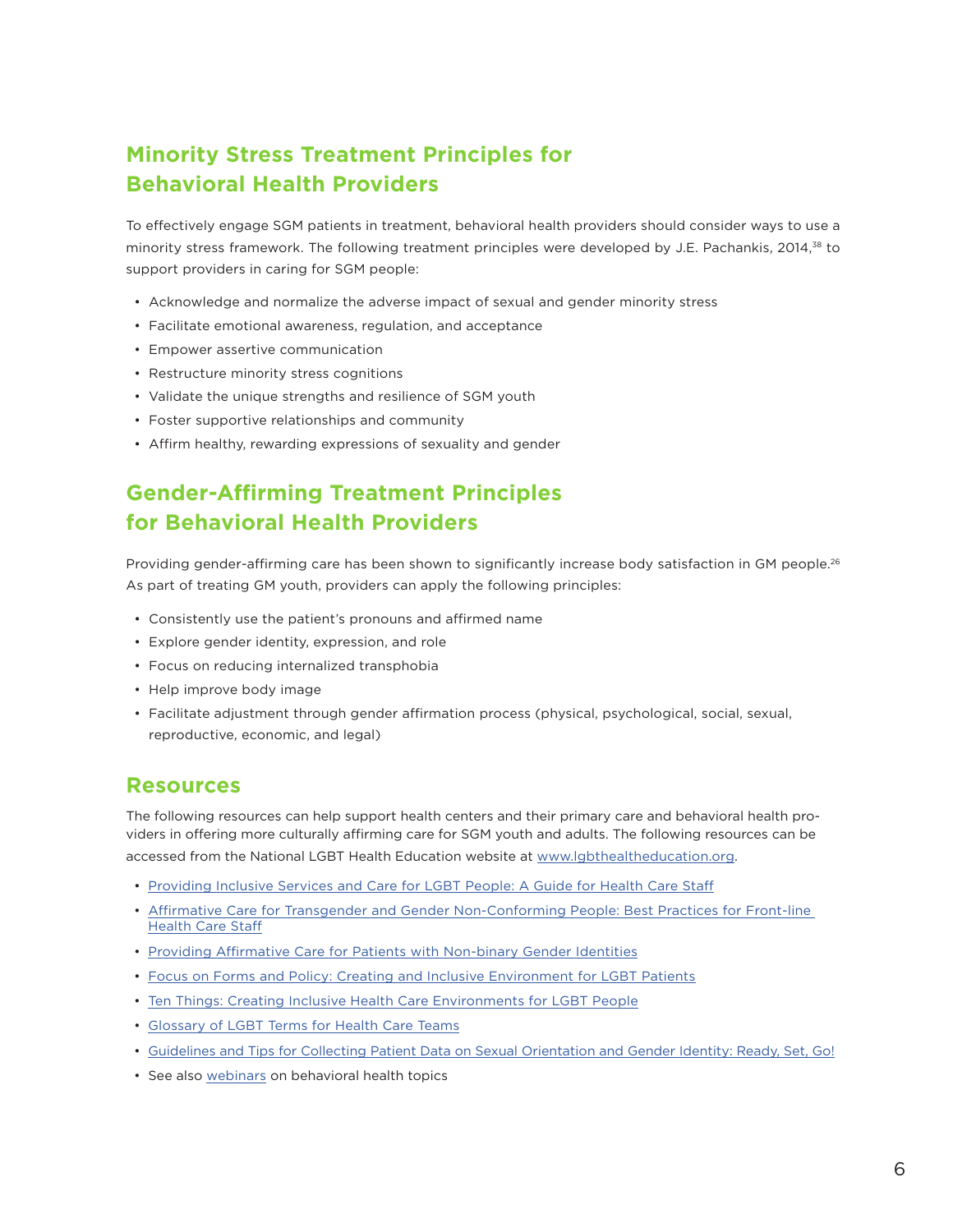#### **Other Resources:**

The Fenway Guide to LGBT Health, 2nd Edition.

https://store.acponline.org/ebizatpro/Default.aspx?TabID=251&ProductId=21572

World Professional Association for Transgender Health (WPATH) Standards of Care for the Health of Transsexual, Transgender, and Gender Nonconforming People.

#### www.wpath.org

American Psychological Association (APA) Transgender Identity Issues in Psychology

www.apa.org/pi/lgbt/programs/transgender/index.aspx

Substance Abuse and Mental Health Services Administration (SAMHSA) Behavioral Health Treatments and Services: Eating Disorders

www.samhsa.gov/treatment/mental-disorders/eating-disorders

#### **References**

- 1. Murray SB, Nagata JM, Griffiths S, et al. The enigma of male eating disorders: a critical review and synthesis. Clin Psychol Rev 2017;57:1-11.
- 2. Boehmer U, Bowen DJ, Bauer GR. Overweight and obesity in sexual-minority women: evidence from population-based data. Am J Public Health 2007;97:1134-40.
- 3. Boehmer U, Bowen DJ. Examining factors linked to overweight and obesity in women of different sexual orientations. Prev Med 2009;48(4):357-61.
- 4. Conron KJ, Mimiaga MJ, Landers SJ. A population-based study of sexual orientation identity and gender differences in adult health. Am J Public Health 2010;100(10):1953-60.
- 5. Witcomb GL, Bouman WP, Brewin N, et al. Body image dissatisfaction and eating-related psychopathology in trans individuals: a matched control study. Eur Eat Disord Rev 2015;23(4):287-93
- 6. Calzo JP, Blashill AJ, Brown TA, Argenal RL. Eating disorders and disordered weight and shape control behaviors in sexual minority populations. Curr Psychiatry Rep 2017;19:49.
- 7. Hatzenbuehler ML, Pachankis JE. Stigma and minority stress as social determinants of health among lesbian, gay, bisexual, and transgender youth: research evidence and clinical implications. Pediatr Clin North Am. 2016;63(6):985-997.
- 8. Meyer IH. Prejudice, social stress, and mental health in lesbian, gay, and bisexual populations: conceptual issues and research evidence. Psychol Bull 2003;129(5):674-97
- 9. Almeida J, Johnson RM, Corliss HL, et al. Emotional distress among LGBT youth: the influence of perceived discrimination based on sexual orientation. J Youth Adolesc 2009;38(7):1001-14.
- 10. Balsam KF, Molina Y, Beadnell B, et al. Measuring multiple minority stress: the LGBT People of Color Microaggressions Scale. Cultur Divers Ethnic Minor Psychol 2011;17(2):163-74.
- 11. Higa D, Hoppe MJ, Lindhorst T, et al. Negative and positive factors associated with the well-being of lesbian, gay, bisexual, transgender, queer, and questioning (LGBTQ) youth. Youth Soc 2014;46(5):663-87.
- 12. Corliss HL, Goodenow CS, Nichols L, Austin SB. High burden of homelessness among sexual-minority adolescents: findings from a representative Massachusetts high school sample. Am J Public Health 2011;101(9):1683-9.
- 13. Birkett M, Espelage DL, Koenig B. LGB and Questioning students in schools: the moderating effects of homophobic bullying and school climate on negative outcomes. J Adolesc 2009;38:883–866.
- 14. Wernick LJ, Kulick A, Chin M. Gender identity disparities in bathroom safety and wellbeing among high school students. J Youth Adolesc 2017;46(5):917-30.
- 15. Mason TB, Lewis RJ. Minority stress, depression, relationship quality, and alcohol use: associations with overweight and obesity among partnered young adult lesbians. LGBT Health 2015;2(4):333-340.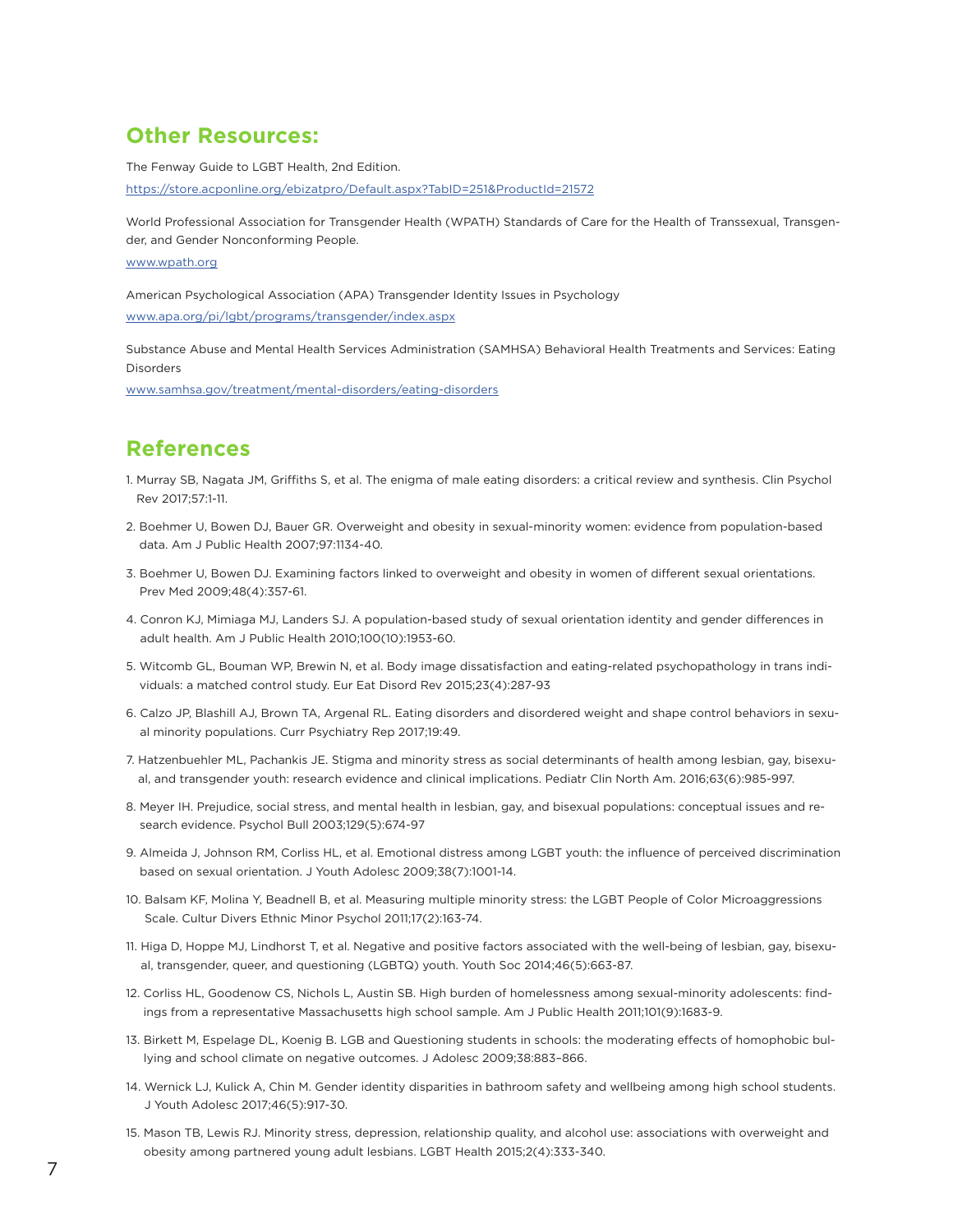- 16. Blashill AJ, Tomassilli J, Biello K, et al. Body dissatisfaction among sexual minority men: psychological and sexual health outcomes. Arch Sex Behav 2016;45(5):1241-7.
- 17. Feldman MB, Meyer IH. Eating disorders in diverse lesbian, gay, and bisexual populations. Int J Eat Disord 2007;40(3):218-26.
- 18. Wiseman MC, Moradi B. Body image and eating disorder symptoms in sexual minority men: A test and extension of objectification theory. J Couns Psychol 2010;57(2):154-66.
- 19. Dyl J, Kittler J, Phillips KA, Hunt JI. Body dysmorphic disorder and other clinically significant body image concerns in adolescent psychiatric inpatients: prevalence and clinical characteristics. Child Psychiatry Hum Dev 2006;36(4):369-82.
- 20. Hadland SE, Austin SB, Goodenow CS, Calzo JP. Weight misperception and unhealthy weight control behaviors among sexual minorities in the general adolescent population. J Adolesc Health 2014;54(3):296-303.
- 21. Wilson BD, Harper GW, Hidalgo MA, et al. Negotiating dominant masculinity ideology: strategies used by gay, bisexual and questioning male adolescents. Am J Community Psychol 2010;45(1-2):169-85.

22. Ogden CL, Carroll MD, Fryar CD, Flegal KM. Prevalence of obesity among adults and youth: United States, 2011-2014. NCHS Data Brief 2015(219):1-8.

- 23. Mason TB. Binge eating and overweight and obesity among young adult lesbians. LGBT Health 2016;3(6):472-76.
- 24. Alvy LM. Do lesbian women have a better body image? Comparisons with heterosexual women and model of lesbian-specific factors. Body Image 2013;10(4):524-34.
- 25. Austin SB, Nelson LA, Birkett MA, Calzo JP, Everett B. Eating disorder symptoms and obesity at the intersections of gender, ethnicity, and sexual orientation in US high school students. Am J Public Health 2013;103(2):e16-22.
- 26. Testa RJ, Rider GN, Haug NA, Balsam KF. Gender confirming medical interventions and eating disorder symptoms among transgender individuals. Health Psychol 2017;36(10):927-36.
- 27. de Vries AL, Steensma TD, Doreleijers TA, Cohen-Kettenis PT. Puberty suppression in adolescents with gender identity disorder: a prospective follow-up study. J Sex Med 2011;8(8):2276-83.
- 28. Vance SR, Jr., Ehrensaft D, Rosenthal SM. Psychological and medical care of gender nonconforming youth. Pediatrics 2014;134(6):1184-92.
- 29. Warren JC, Smalley KB, Barefoot KN. Differences in Psychosocial Predictors of Obesity Among LGBT Subgroups. LGBT Health 2016;3(4):283-91.
- 30. VanKim NA, Erickson DJ, Eisenberg ME, Lust K, Simon Rosser BR, Laska MN. Weight-related disparities for transgender college students. Health Behav Policy Rev 2014;1(2):161-71.
- 31. Substance Abuse and Mental Health Services Administration (SAMHSA). Substance Abuse Treatment for Persons with CoOccurring Disorders. Treatment Improvement Protocol (TIP) Series, No. 42. HHS Publication No. (SMA) 133992. Rockville, MD: SAMHSA,2005.
- 32. Blashill AJ, Safren SA, Wilhelm S, et al. Cognitive behavioral therapy for body image and self-care (CBT-BISC) in sexual minority men living with HIV: A randomized controlled trial. Health Psychol 2017;36(10):937-46.
- 33. Murphy R, Straebler S, Cooper Z, Fairburn CG. Cognitive behavioral therapy for eating disorders. Psychiatr Clin North Am 2010;33(3):611-27.
- 34. Lock J, Le Grange D, Agras WS, et al. Randomized clinical trial comparing family-based treatment with adolescent-focused individual therapy for adolescents with anorexia nervosa. Arch Gen Psychiatry 2010;67(10):1025-32.
- 35. Le Grange D, Binford R, Loeb KL. Manualized family-based treatment for anorexia nervosa: a case series. J Am Acad Child Adolesc Psychiatry. 2005;44:41-46.
- 36. Rieger E, Van Buren DJ, Bishop M, et al. An eating disorder-specific model of interpersonal psychotherapy (IPT-ED): causal pathways and treatment implications. Clin Psychol Rev 2010;30(4):400-10.
- 37. Telch CF, Agras WS, Linehan MM. Dialectical behavior therapy for binge eating disorder. J Consult Clin Psychol 2001;69(6):1061-5.
- 38. JE. Uncovering clinical principles and techniques to address minority stress, mental health, and related health risks among gay and bisexual men. Clin Psychol 2014;21(4):313-30.